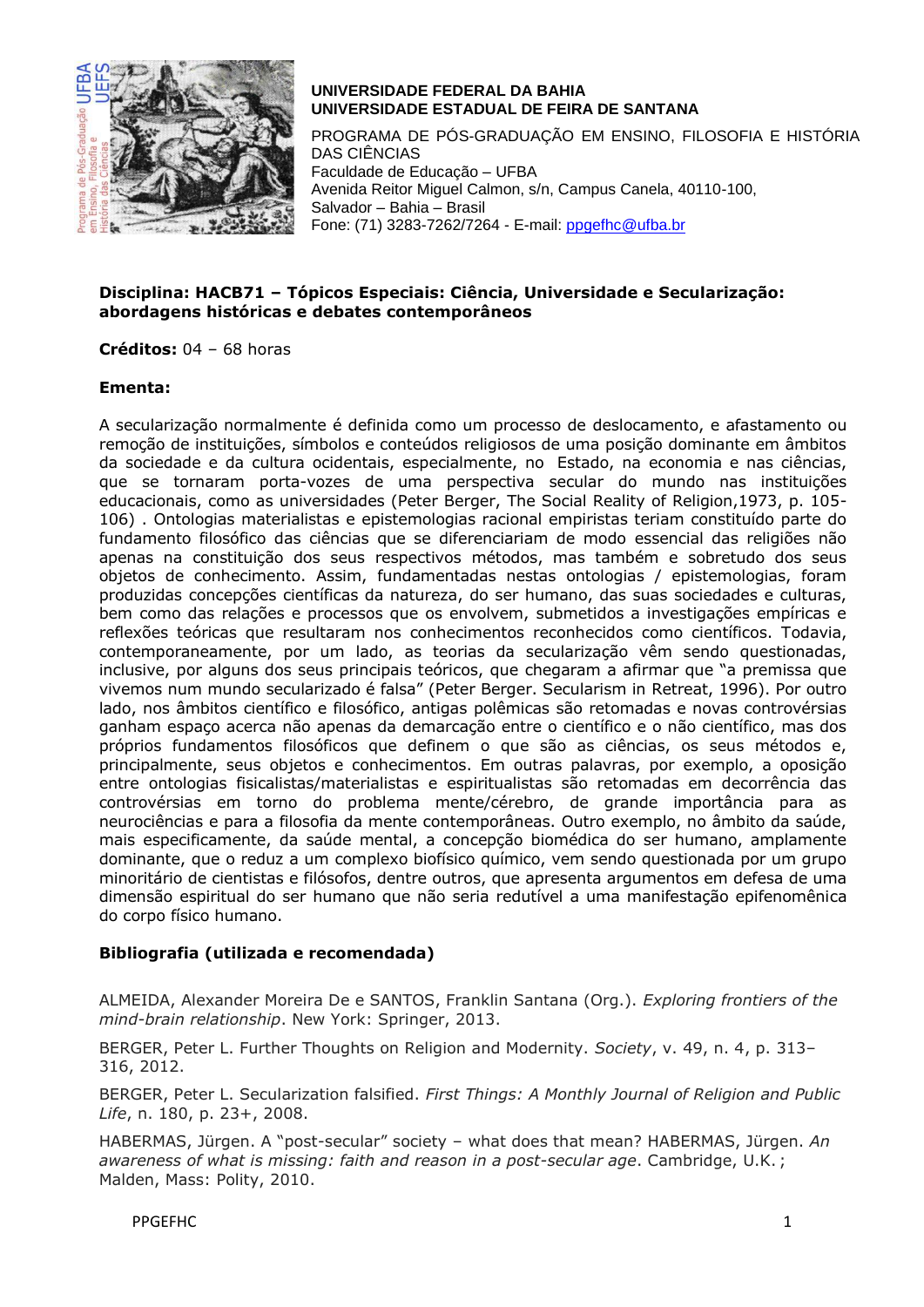

## **UNIVERSIDADE FEDERAL DA BAHIA UNIVERSIDADE ESTADUAL DE FEIRA DE SANTANA**

PROGRAMA DE PÓS-GRADUAÇÃO EM ENSINO, FILOSOFIA E HISTÓRIA DAS CIÊNCIAS Faculdade de Educação – UFBA Avenida Reitor Miguel Calmon, s/n, Campus Canela, 40110-100, Salvador – Bahia – Brasil Fone: (71) 3283-7262/7264 - E-mail: [ppgefhc@ufba.br](mailto:ppgefhc@ufba.br)

HABERMAS, Jürgen. *Between naturalism and religion*: philosophical essays. Cambridge, UK ; Malden, MA: Polity Press, 2008.

HABERMAS, Jürgen. *Faith and Knowledge - An Opening* (Speech accepting the Peace Price of the German Publishers and Booksellers Association. Paulskirche, Frankfurt, 14 October 2001). Sueddeutsche Zeitung, Trad. Kermit Snelson. 2001.

CALHOUN, Craig J.; JUERGENSMEYER, Mark; VANANTWERPEN, Jonathan (Orgs.). *Rethinking secularism*. Oxford, N.Y: Oxford University Press, 2011, Introduction, p. 3-11.

ASAD, Talal. *Formations of the secular: Christianity, Islam, modernity*. Stanford, Calif: Stanford University Press, 2003.

ASAD, Talal (Org.). *Is critique secular?: blasphemy, injury, and free speech*. Berkeley: University of California Press, 2009.

ASAD, Talal. *Is critique secular?: Historical notes on the idea of secular criticism*. Disponível em: [<http://blogs.ssrc.org/tif/2008/01/25/historical-notes-on-the-idea-of-secular](http://blogs.ssrc.org/tif/2008/01/25/historical-notes-on-the-idea-of-secular-criticism/?disp=print)[criticism/?disp=print>](http://blogs.ssrc.org/tif/2008/01/25/historical-notes-on-the-idea-of-secular-criticism/?disp=print).

CASANOVA, José. Reconsiderar la secularización: una perspectiva comparada mundial. Relaciones internacionales: *Revista académica cuatrimestral de publicación electrónica*, n. 7, p. 4–20, 2008.

PIERUCCI, Antônio Flávio. Secularização em Max Weber: Da contemporânea serventia de voltarmos a acessar aquele velho sentido. *Revista Brasileira de Ciências Sociais*, v. 13, n. 37, p. 43–73, 1998.

BROOKE, John Hedley; MACLEAN, Ian (Orgs.). *Heterodoxy in early modern science and religion.* Oxford ; New York: Oxford University Press, 2005.

DIXON, Thomas. *Science and religion a very short introduction*. New York: Oxford University Press, 2008.

FERNGREN, Gary B; LARSON, Edward J; AMUNDSEN, Darrel W. *The history of science and religion in the Western tradition an encyclopedia*. New York: Garland Pub., 2000.

HARRISON, Peter (Org.). *The Cambridge companion to science and religion*. Cambridge ; New York: Cambridge University Press, 2010.

HARRISON, Peter. Newtonian Science, Miracles, and the Laws of Nature. *Journal of the History of Ideas*, v. 56, n. 4, p. 531–553, 1995.

HARRISON, Peter. "Science" and "Religion": Constructing the Boundaries. *The Journal of Religion*, v. 86, n. 1, p. 81–106, 2006.

NUMBERS, Ronald L. (Org.). *Galileo goes to jail:* and other myths about science and religion. Cambridge, Mass: Harvard University Press, 2009.

Numbers, Ronald L. "Myths and truths in science and religion: a historical perspective". *Revista de Psiquiatria Clínica* 36, no 6 (2009): 250–55.

BROOKE, John Hedley. Science and secularization. In: HARRISON, Peter (Org.). *The Cambridge companion to science and religion.* Cambridge ; New York: Cambridge University Press, 2010, p. 103–123.